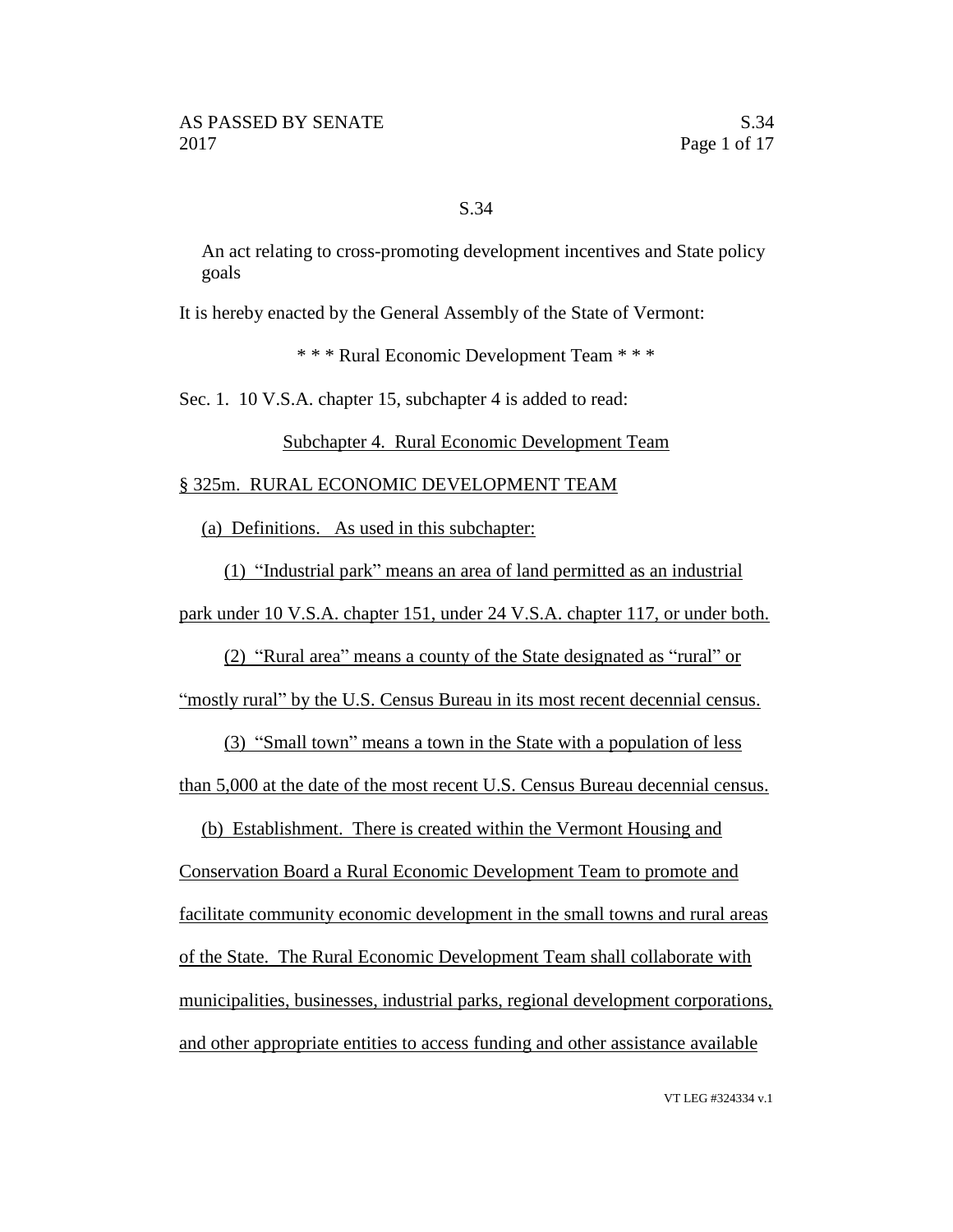to small towns and rural areas of the State for development or recruitment of businesses and workforce development when existing State resources or staffing assistance is not available.

(c) Services; access to funding.

(1) The Rural Economic Development Team shall provide the following services to small towns, rural areas, and businesses in small towns and rural areas:

(A) identification of grant or other funding opportunities available to small towns, rural areas, and industrial parks and businesses in small towns and rural areas that facilitate business development, siting of businesses, workforce development, broadband deployment, wastewater infrastructure, or other economic development opportunities;

(B) technical assistance to small towns, rural areas, and industrial parks and businesses in small towns and rural areas in writing grants, accessing and completing the application process for identified grants or other funding opportunities, including writing applications for grants or other funding, coordination with providers of grants or other funding, strategic planning for the implementation or timing of activities funded by grants or other funding, and compliance with the requirements of grant awards or awards of other funding.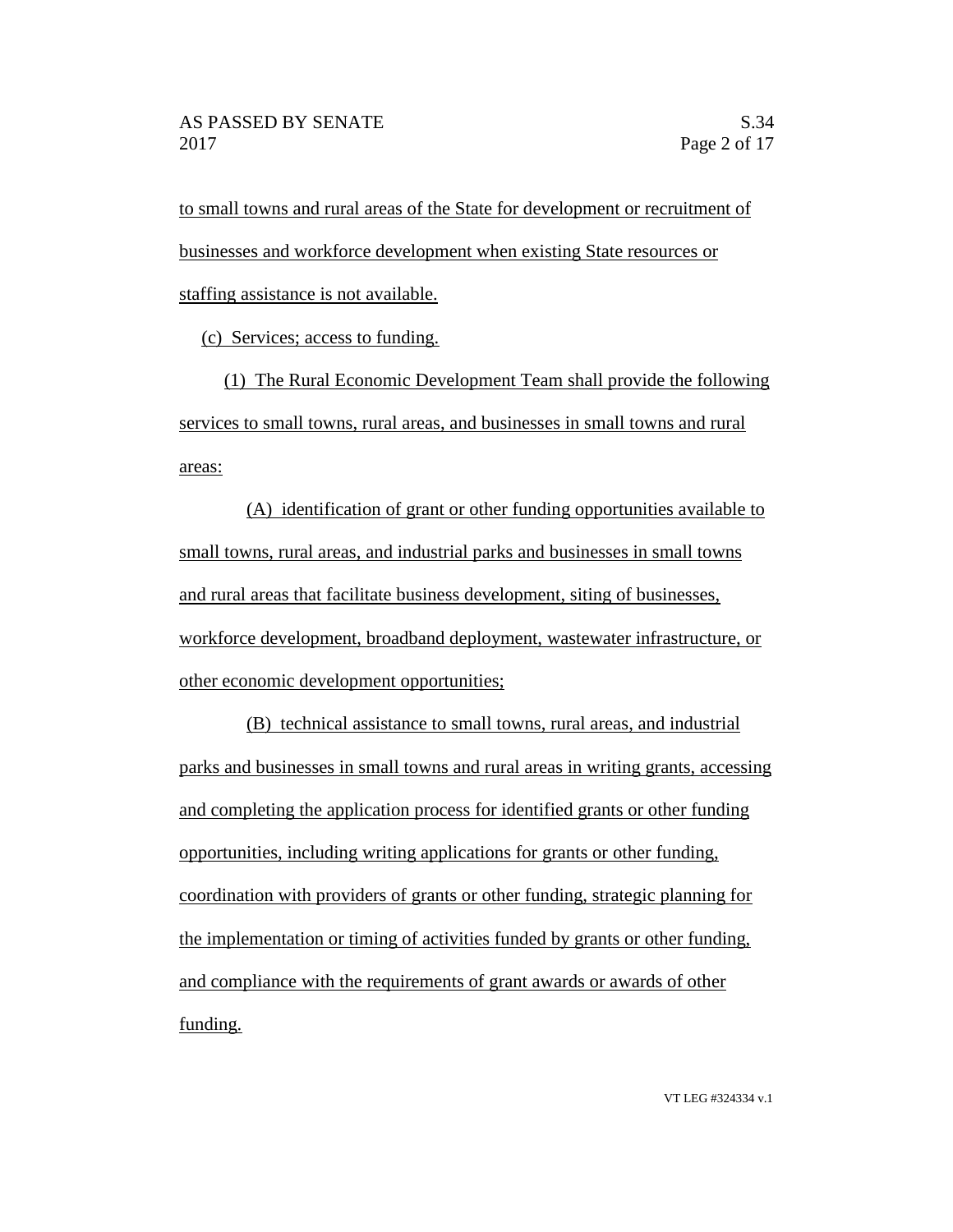(2) In providing services under this subsection, the Rural Economic Development Team shall give first priority to projects that have received necessary State or municipal approval and that are ready for construction or implementation.

(d) Services; business development. The Rural Economic Development Team shall provide small towns and rural areas with services to facilitate the business development in these areas. These services shall include:

(1) Identifying businesses or business types suitable for a small town, rural area, or an industrial park in a small town or rural area. In identifying businesses or business types, the Rural Economic Development Team shall seek to identify businesses or business types in the following priority areas:

(A) milk plants, milk handlers, or dairy products, as those terms are defined in 6 V.S.A. § 2672;

(B) the outdoor equipment or recreation industry;

(C) the value-added forest products industry;

(D) the value-added food industry;

(E) phosphorus removal technology; and

(F) composting facilities.

(2) Recommending available grants, tax credits, or other incentives that a small town or rural area can use to attract businesses.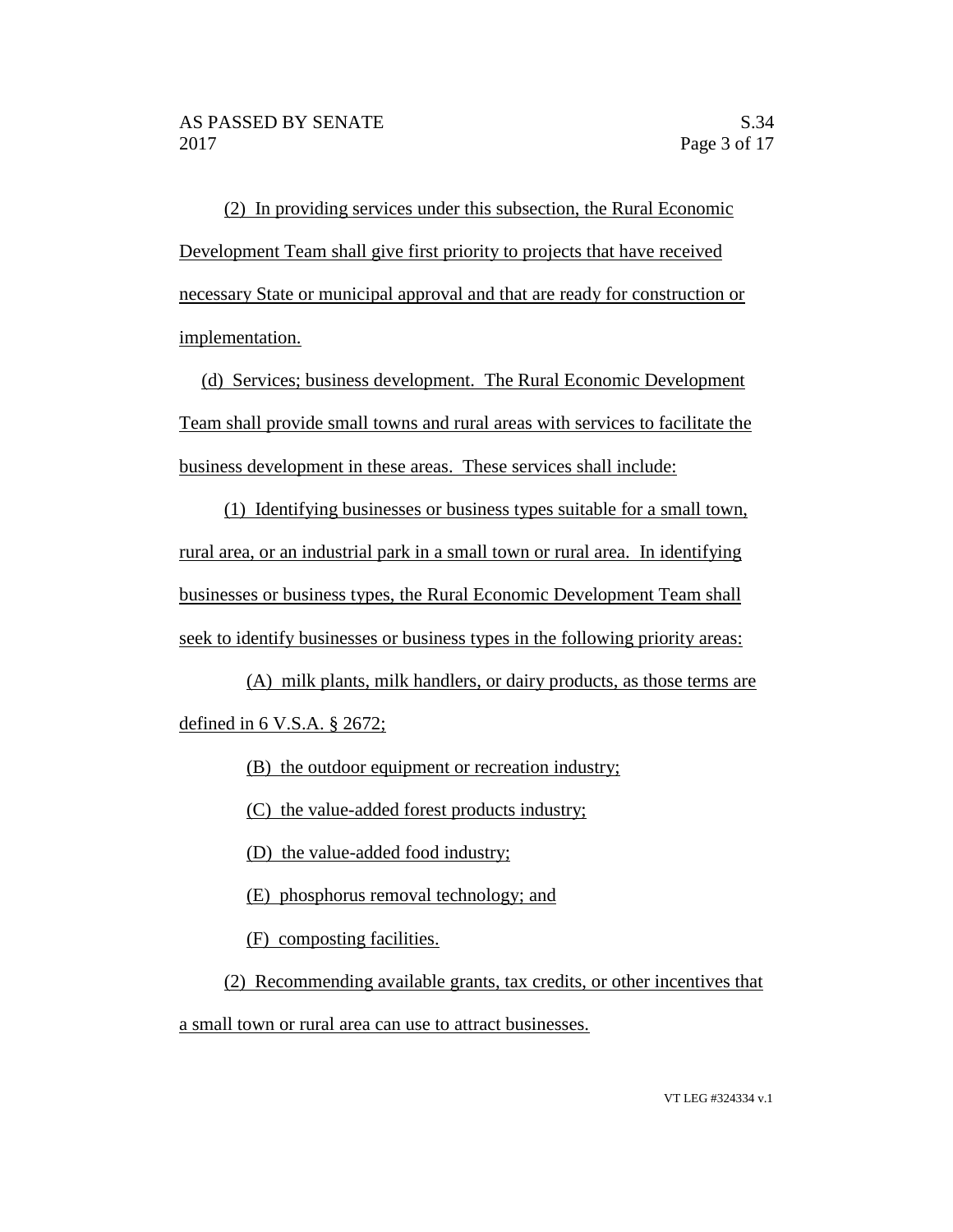(3) Coordinating with small towns or rural areas on ways to establish or attract coworker spaces or generator spaces that facilitate the incubation and development of businesses. The Rural Economic Development Team shall explore with a small town or rural area whether underused or closed school buildings are appropriate sites for coworker or generator spaces.

(e) Report. Beginning on January 15, 2018, and annually thereafter, the Rural Economic Development Team shall submit to the Senate Committees on Agriculture and on Economic Development, Housing and General Affairs and the House Committees on Agriculture and Forestry and on Commerce and Economic Development a report regarding the activities and progress of the Team. The report shall include:

(1) a summary of the Team's activities in the preceding calendar year;

(2) an evaluation of the effectiveness of the services provided by the Team to small towns, rural areas, and industrial parks;

(3) a summary of the Team's progress in attracting priority businesses to small towns and rural areas;

(4) an accounting of the grants or other funding that the Team facilitated or provided assistance with;

(5) an accounting of the funds acquired by the Rural Economic Development Team for administration of grants or other funding mechanisms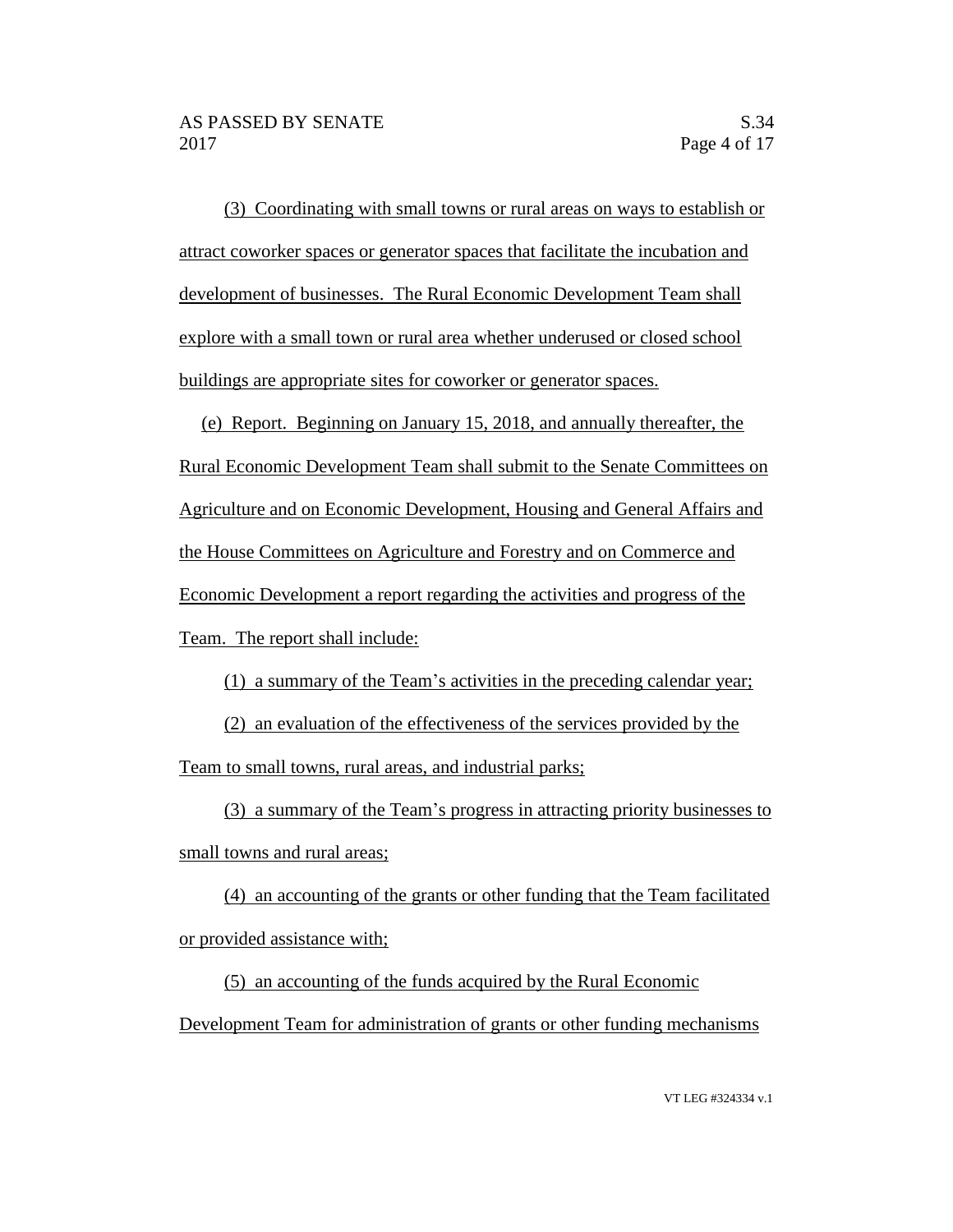and whether these funds are sufficient to offset the cost of the Rural Economic Development Team; and

(6) recommended changes to the program, including proposed legislative amendments to further economic development in small towns and rural areas in the State.

Sec. 2. APPROPRIATIONS; RURAL ECONOMIC DEVELOPMENT

TEAM

Of the funds appropriated to the Vermont Housing and Conservation Board in fiscal year 2018 from the Vermont Housing and Conservation Trust Fund, up to \$200,000.00 shall be used to implement and administer the Rural Economic Development Team established under 10 V.S.A. § 325m.

\* \* \* Vermont Milk Commission \* \* \*

Sec. 3. VERMONT MILK COMMISSION; EQUITABLE DAIRY PRICING

(a) The General Assembly finds that:

(1) The price that farmers from northeastern states, including Vermont,

receive for milk is not set by supply and demand in the free market, but instead

is set by the terms of a federal marketing order known as the Northeast

Marketing Area Federal Order 1 (Milk Marketing Order).

(2) The Milk Marketing Order does not reflect the actual cost to farmers of milk production.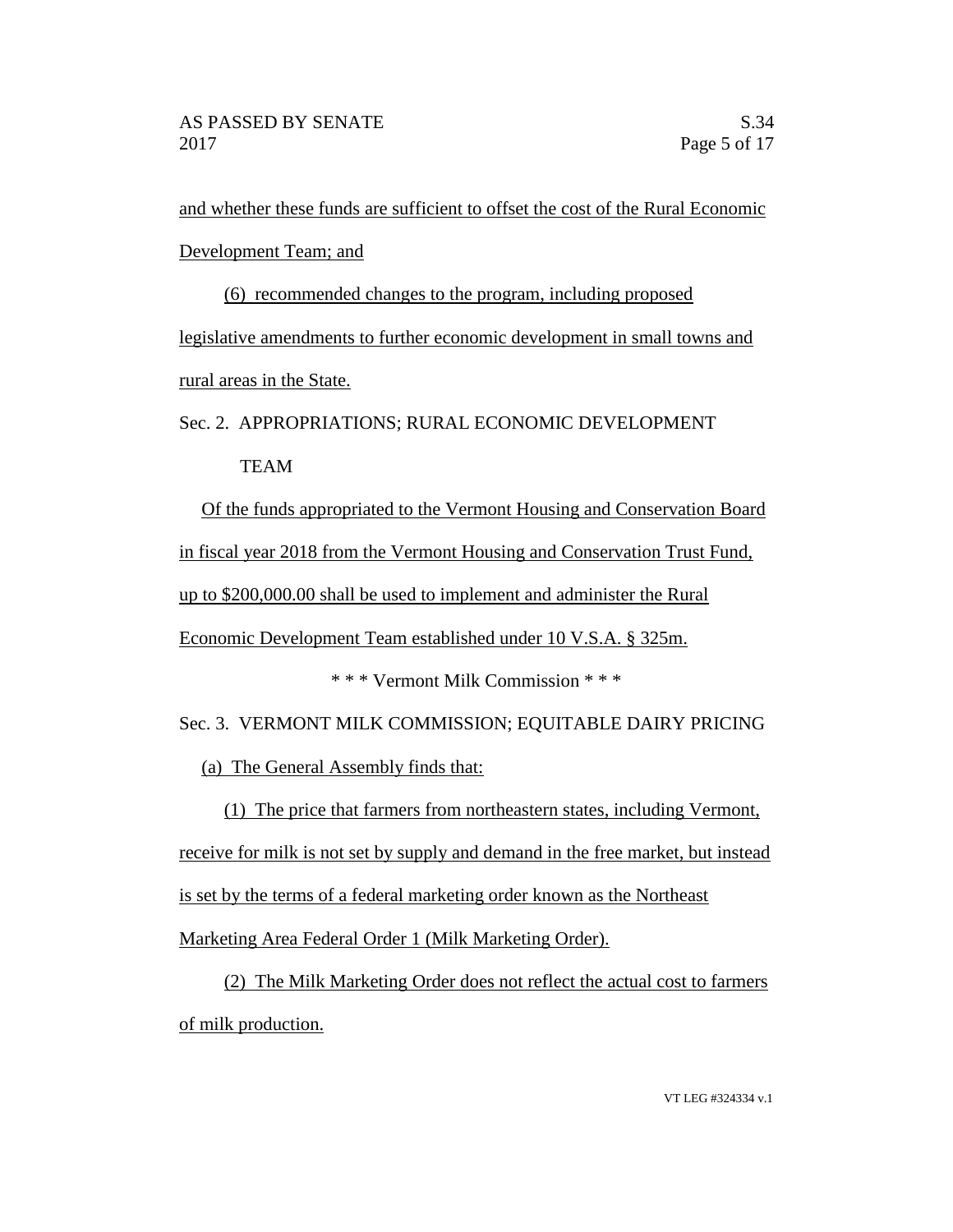(3) The Milk Marketing Order is dependent on commodity prices and other market influences that lead to significant fluctuations in the price provided to farmers.

(4) Because of the Milk Market Order, farmers lose money on milk production, and because of the volatility of the market, farmers cannot predictably plan for investment to decrease production costs.

(5) The Vermont Milk Commission was established, in part, to ensure the continuing economic vitality of the dairy industry by stabilizing the price received by farmers for milk at a level allowing them an equitable rate of return.

(6) The Secretary of Agriculture, Food and Markets should reconvene the Vermont Milk Commission to work with interested parties, including other states, to recommend to the U.S. Congress through the Vermont congressional delegation a replacement to the Milk Marketing Order that ensures farmers are provided with an equitable price for milk.

(b) As soon as practical and no later than September 1, 2017, the Secretary of Agriculture, Food and Markets shall convene the Vermont Milk Commission under 6 V.S.A. chapter 162 to propose changes to the federal Northeast Marketing Area Federal Order 1 that provide farmers in Vermont with an equitable price for milk that reflects better the actual cost of dairy production. The Vermont Milk Commission shall: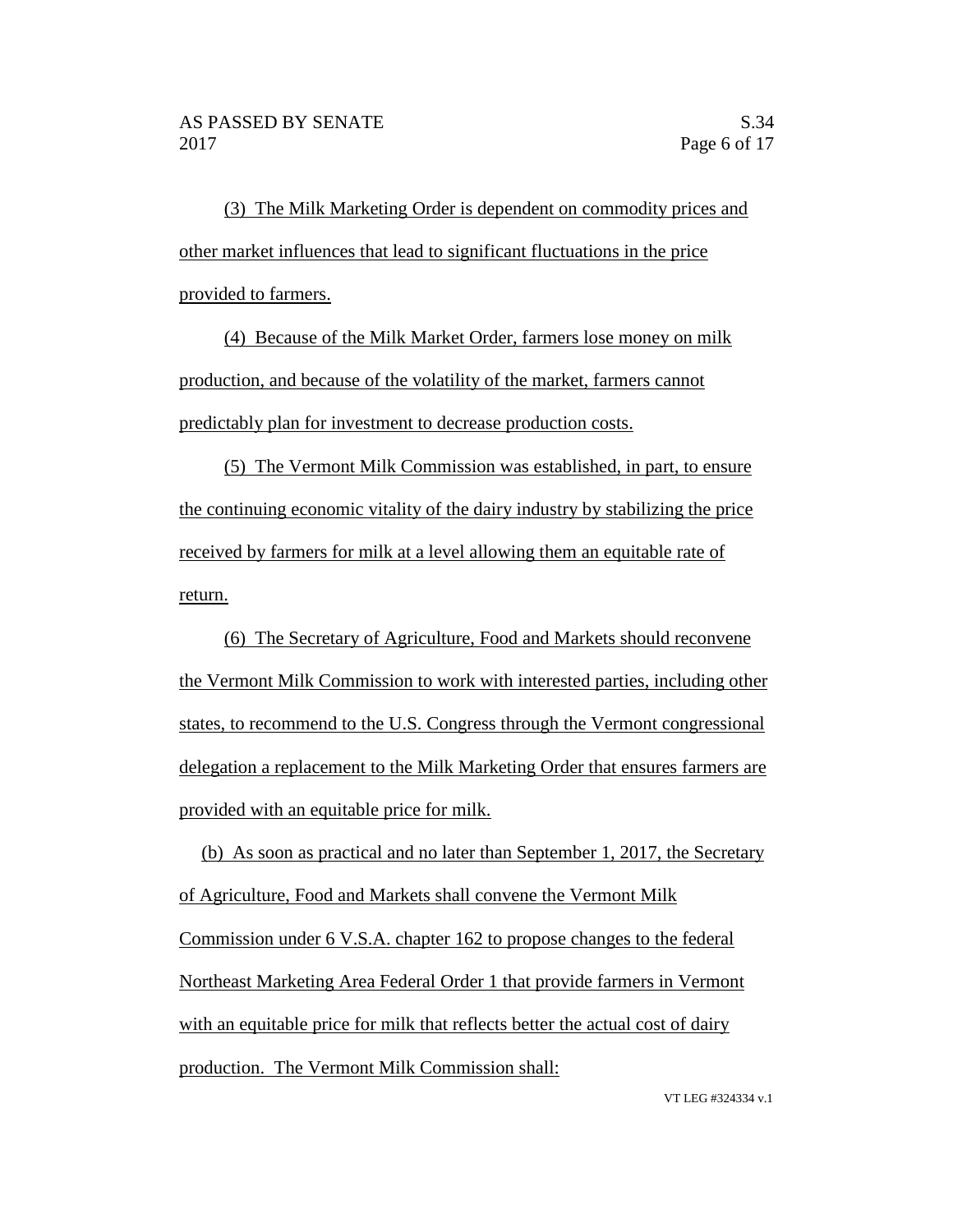(1) Analyze the current status of the milk market to identify areas or issues that could be addressed in an amendment to the Milk Marketing Order.

(2) Collaborate with interested parties, including other Northeastern states, to develop a proposed amendment to or replacement of the current Milk Marketing Order for the northeast. The proposed amendment or replacement shall be designed to:

(A) provide farmers with an equitable price for milk that is based on the costs of production; and

(B) eliminate or reduce provisions in the Milk Marketing Order that facilitate price volatility in the milk market.

(3) Submit a proposed amendment to or replacement of the Milk

Marketing Order to the Senate Committee on Agriculture and the House Committee on Agriculture and Forestry on or before January 15, 2018.

(4) After review by the General Assembly, submit to the congressional delegation of Vermont the proposed amendment to or replacement of the Milk Marketing Order so that the U.S. Congress may amend the Milk Marketing Order.

(c) Except for the two legislative members of the Commission, the per diem compensation and reimbursement to which a member of the Commission is entitled shall be paid from the budget of the Agency of Agriculture, Food and Markets.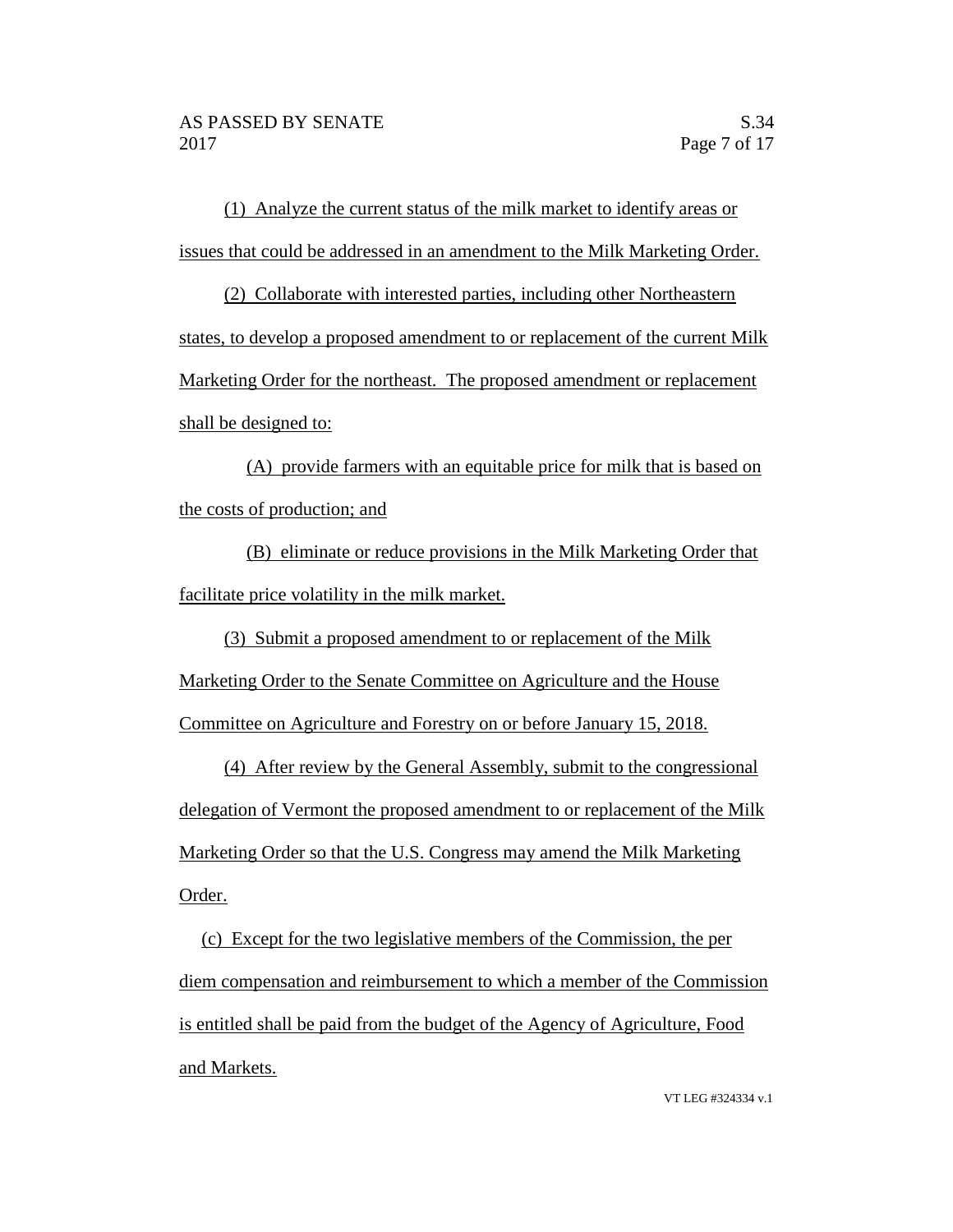\* \* \* Development Cabinet \* \* \*

Sec. 4. 3 V.S.A. § 2293(b) is amended to read:

(b) Development Cabinet.

(1)(A) A The Development Cabinet is created, to consist of the Secretaries of the Agencies of Administration, of Agriculture, Food and Markets, of Commerce and Community Development, of Education, of Natural Resources, and of Transportation.

(B) The Governor or the Governor's designee shall chair the Development Cabinet.

(2) The Development Cabinet shall advise the Governor on how best to implement the purposes of this section, and shall recommend changes as appropriate to improve implementation of those purposes.

 $(3)(A)$  The Development Cabinet may establish interagency work groups to support its mission, drawing membership from any agency or department of State government.

(B) Any interagency work groups established under this subsection (b) shall evaluate, test the feasibility of, and suggest alternatives to economic development proposals, including proposals for public-private partnerships, submitted to them for consideration.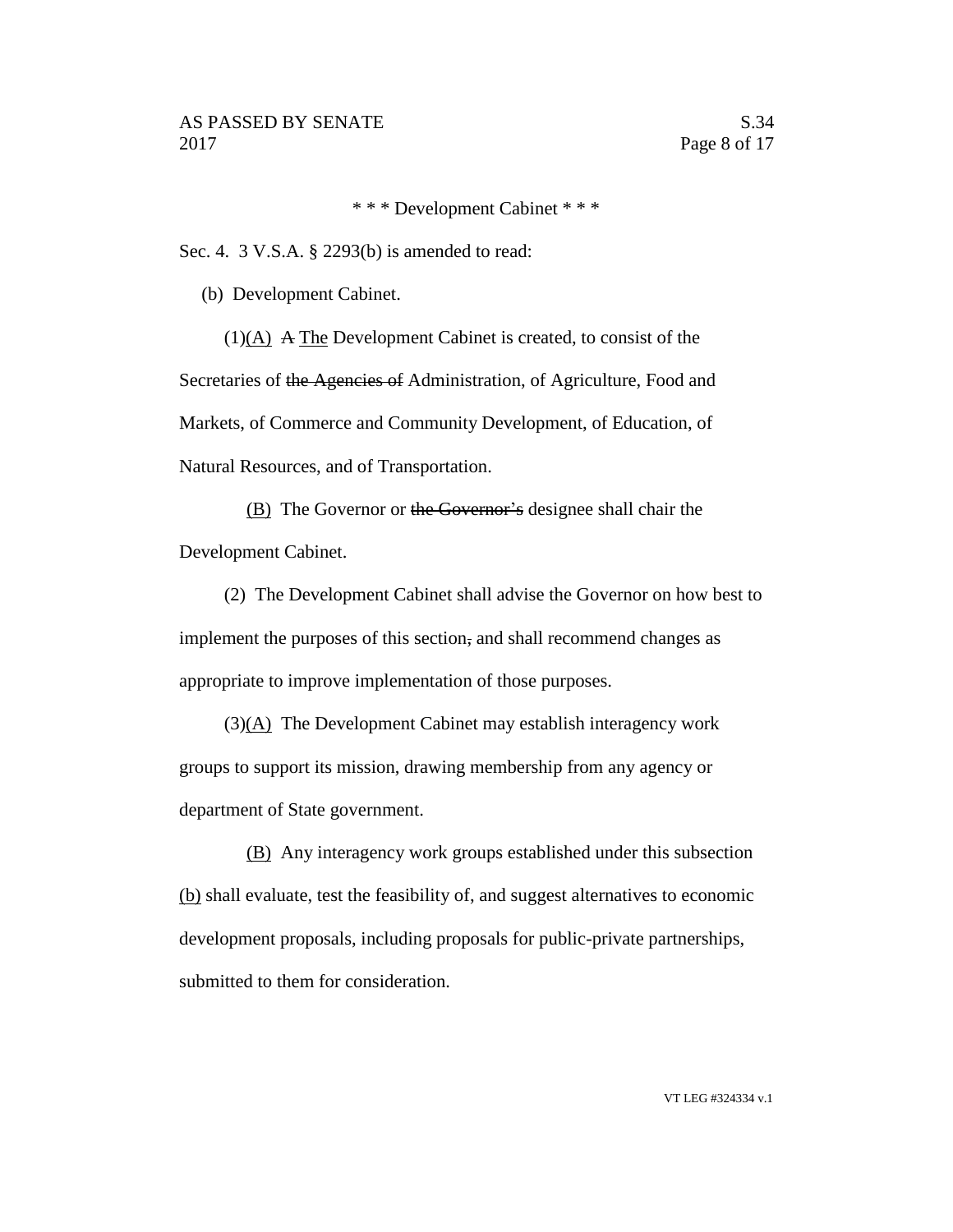(C) The Development Cabinet shall refer to appropriate interagency workgroups any economic development proposal that has a significant impact on the inventory or use of State land or buildings.

(4) The Development Cabinet shall:

(A) Review State loan, grant, and other incentive programs to explore whether and how the expenditure of State funds can cross-promote relevant State policies, including the adoption of renewable energy, rural economic development, public access to conserved lands, and water quality improvements.

(B) Recommend to the Governor and the General Assembly areas for improvement, program changes, conditions on incentives, and other strategies to ensure cross-promotion of relevant State policies. The Cabinet's recommendations shall prioritize economic development opportunities in rural areas, small towns, and industrial parks in small towns and rural areas. As used in this subdivision, "rural area," "small town," and "industrial park" shall have the same meaning as set forth in 10 V.S.A. § 325m.

(C) On or before December 15, 2018 and biennially thereafter, submit a report to the Governor and the General Assembly on the implementation of its recommendations and the effectiveness of efforts to cross-promote incentive programs and State policies.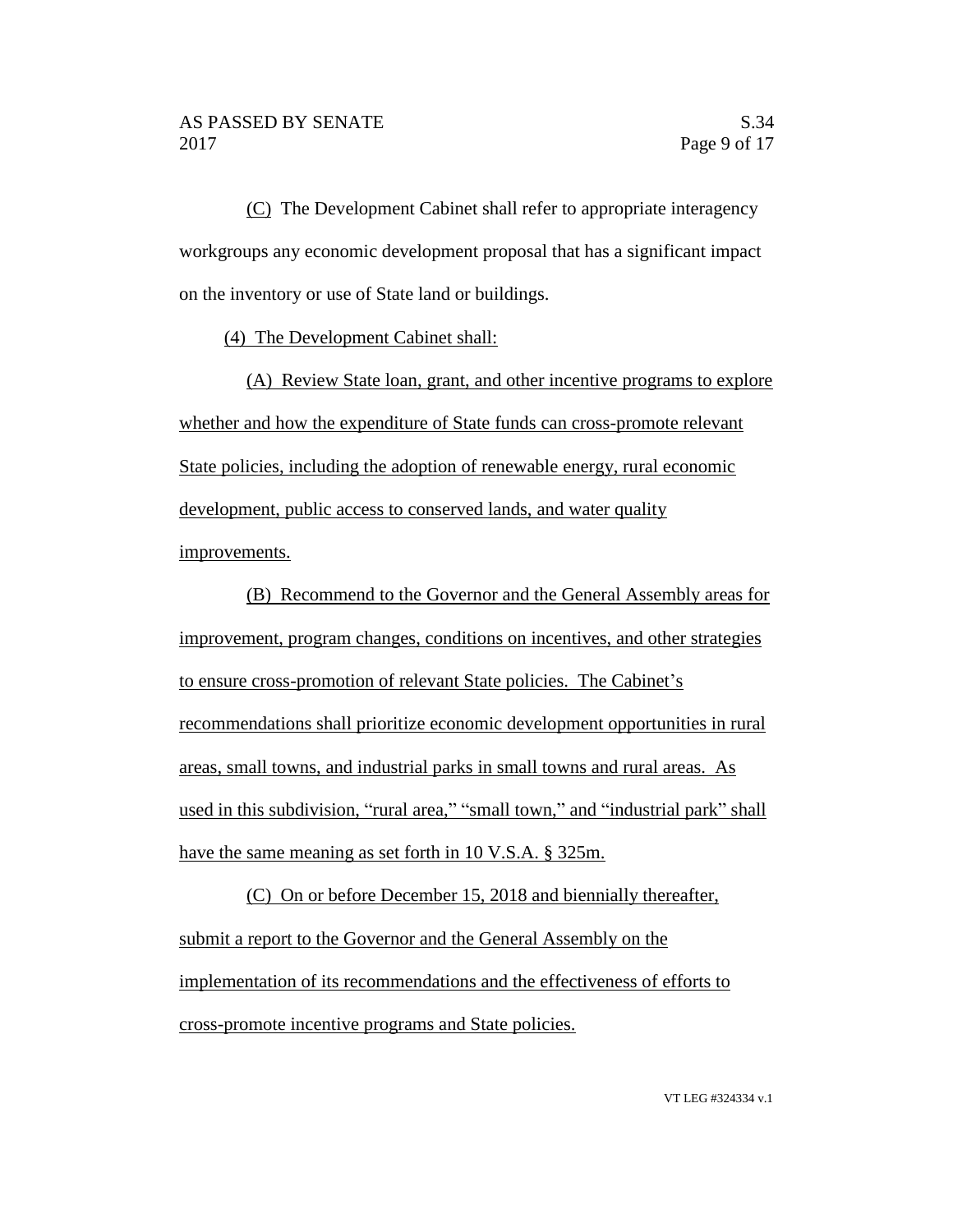\* \* \* Energy Efficiency \* \* \*

# Sec. 5. PUBLIC SERVICE BOARD; REPORT ON INCREASED PARTICPATION IN SELF-ADMINISTRATION OF ENERGY **EFFICIENCY**

(a) On or before December 1, 2017, the Public Service Board shall require all entities that are appointed under 30 V.S.A. § 209 to implement and administer gas and electric energy efficiency and conservation programs to submit to the Board a plan for increasing participation in self administration of energy efficiency under 30 V.S.A. § 209(d)(3) by businesses located in small towns of the rural areas of the State. A plan submitted by appointed entities shall recommend:

(1) measures or criteria to incentivize increased participation in selfadministration of energy efficiency;

(2) whether any incentives to increase participation in selfadministration should be included as part of the demand resources plan for entities appointed to implement and administer gas and electric energy efficiency and conservation programs; and

VT LEG #324334 v.1 (3) how the entities appointed to implement and administer gas and electric energy efficiency and conservation programs shall report in an annual plan or other report participation rates in self-administration of energy efficiency by businesses located in the small towns of rural areas of the State.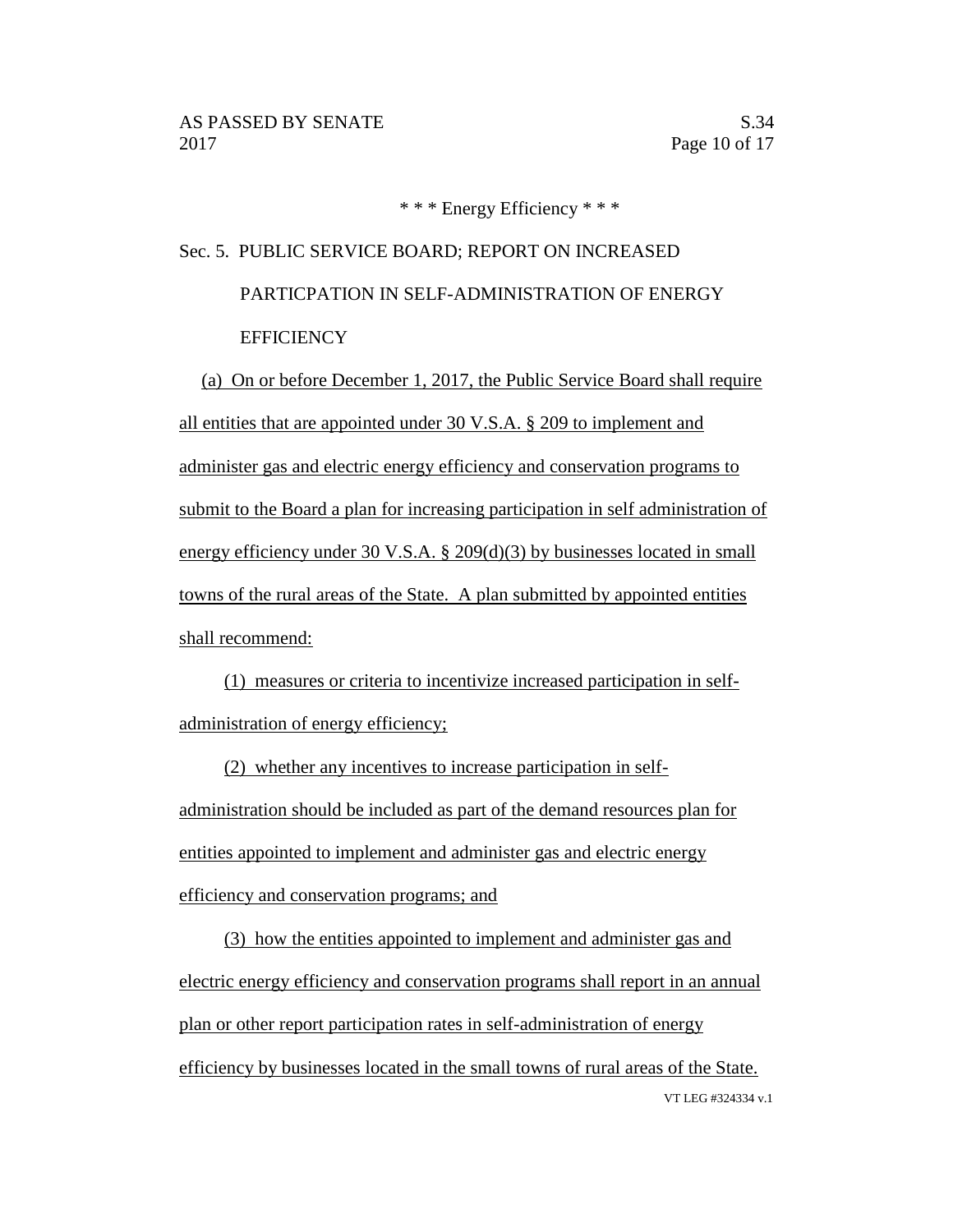(b) On or before January 15, 2018, the Public Service Board shall submit to the Senate Committees on Finance, Natural Resources and Energy, and Agriculture and the House Committees on Ways and Means, Natural Resources, Fish and Wildlife, and Agriculture and Forestry the plans submitted to the Board under subsection (a) of this section and any recommendations, including legislative changes, by the Board to implement the submitted plans.

(c) As used in this section:

(1) "Rural area" means a county of the State designated as "rural" or "mostly rural" by the U.S. Census Bureau in its most recent decennial census.

(2) "Small town" means a town in a rural area of the State with a population of less than 5,000 at the date of the most recent U.S. Census Bureau decennial census.

\* \* \*

\* \* \* Environmental Permitting \* \* \*

Sec. 6. 3 V.S.A. § 2822(i) is amended to read:

VT LEG #324334 v.1 (i)(1) The Secretary shall not process an application for which the applicable fee has not been paid unless the Secretary specifies that the fee may be paid at a different time or unless the person applying for the permit is exempt from the permit fee requirements pursuant to 32 V.S.A. § 710. Municipalities shall be exempt from the payment of fees under this section except for those fees prescribed in subdivisions  $(j)(1)$ ,  $(7)$ ,  $(8)$ ,  $(14)$ , and  $(15)$  of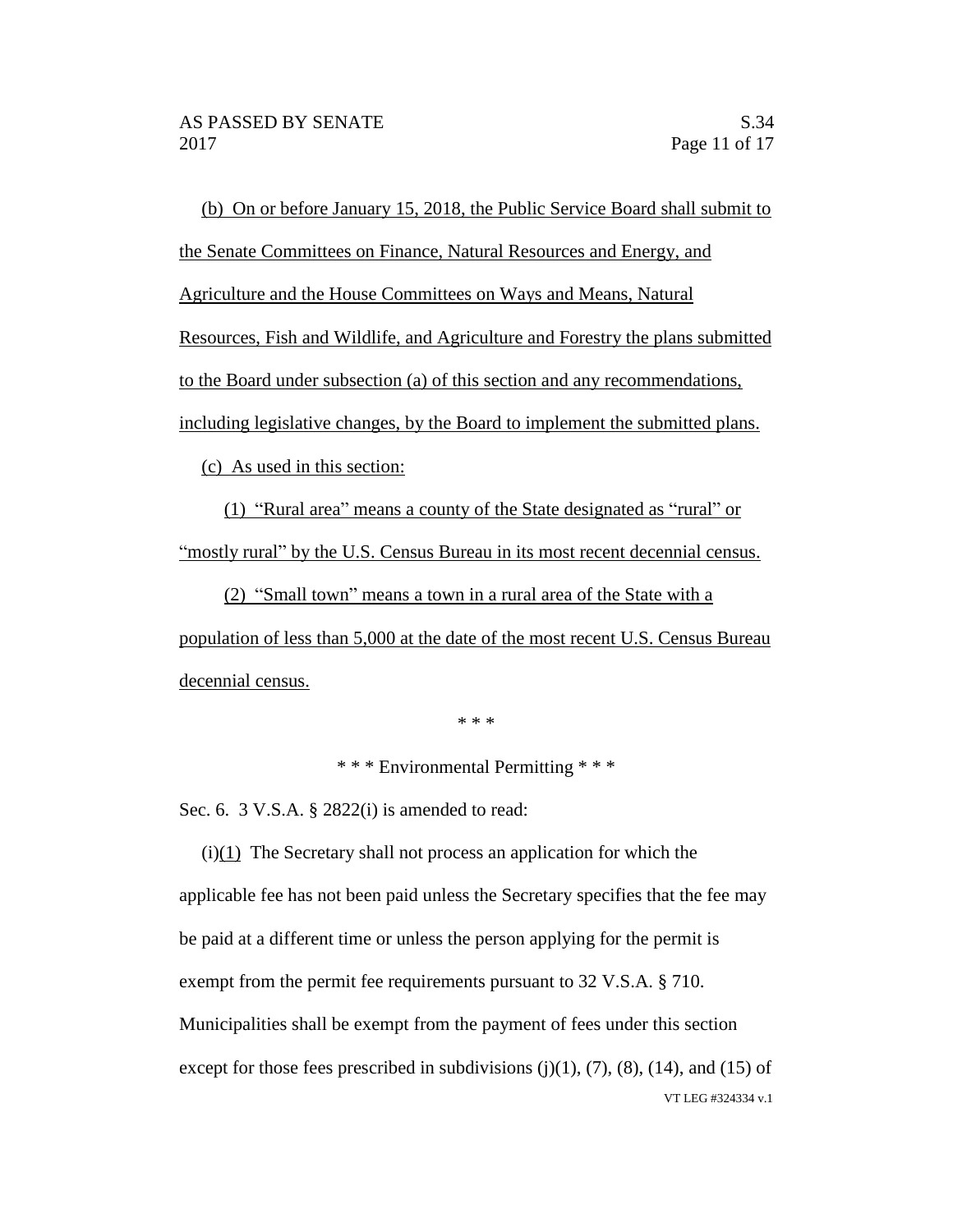this section for which a municipality may recover its costs by charging a user fee to those who use the permitted services. Municipalities shall pay fees prescribed in subdivisions  $(j)(2)$ ,  $(10)$ ,  $(11)$ ,  $(12)$ , and  $(26)$ , except that a municipality shall also be exempt from those fees for stormwater systems prescribed in subdivision (j)(2)(A)(iii)(I), (II), or (IV) and (j)(2)(B)(iv)(I), (II), or (V) of this section for which a municipality has assumed full legal responsibility under 10 V.S.A. § 1264.

(2) An air contaminant source shall be exempt from the fees required under subdivisions  $(j)(1)(A)$  and  $(B)$  when the source of the emissions is the anaerobic digestion of agricultural products, agricultural by-products, agricultural waste, or food waste.

\* \* \*

\* \* \* Phosphorus Removal Technology; Grants \* \* \* Sec. 7. 6 V.S.A. § 4828 is amended to read:

# § 4828. CAPITAL EQUIPMENT ASSISTANCE PROGRAM

(a) It is the purpose of this section to provide assistance to contract applicators, nonprofit organizations, and farms to purchase or use innovative equipment that will aid in the reduction of surface runoff of agricultural wastes to State waters, improve water quality of State waters, reduce odors from manure application, separate phosphorus from manure, decrease greenhouse gas emissions, and reduce costs to farmers.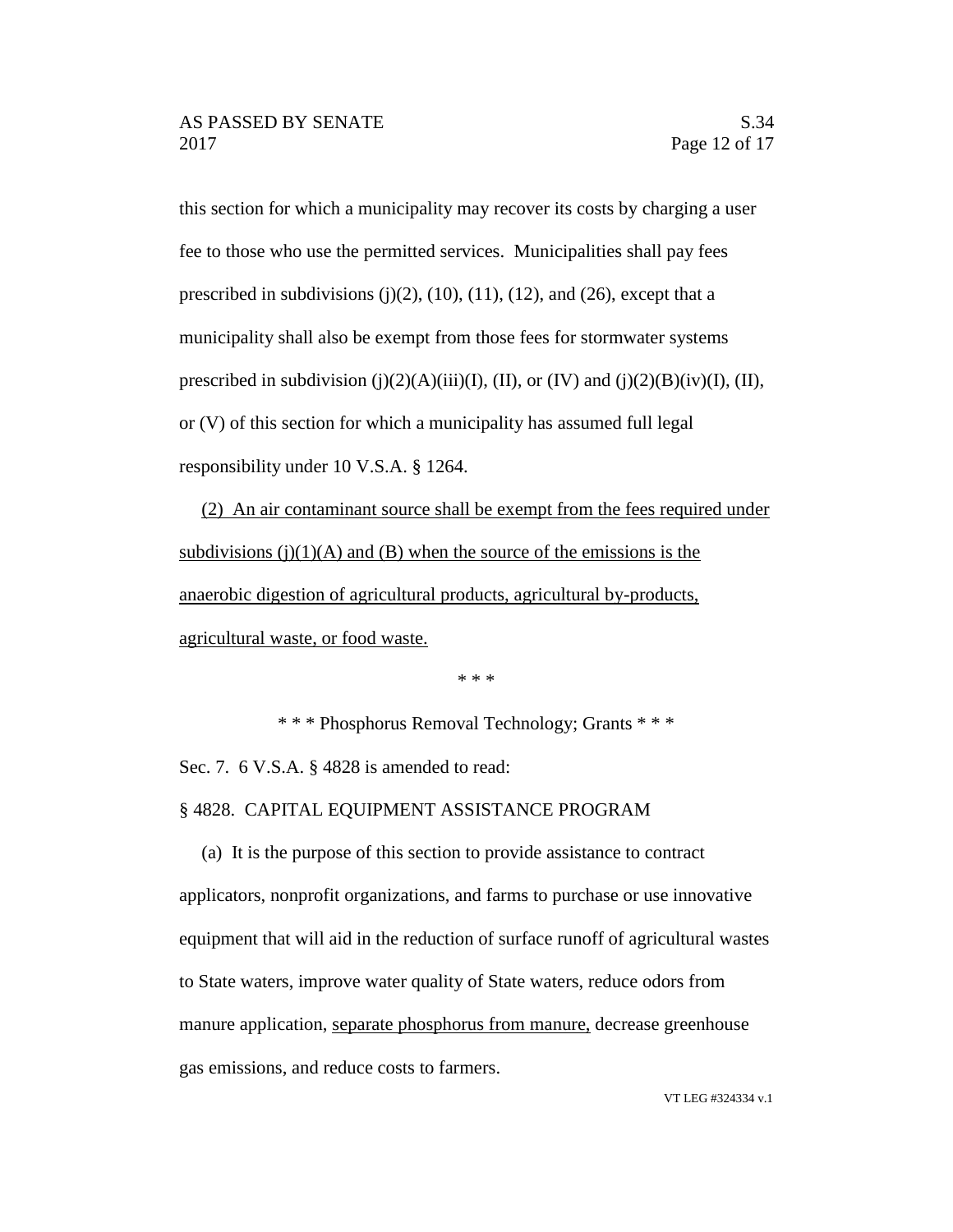(b) The capital equipment assistance program is created in the Agency of Agriculture, Food and Markets to provide farms, nonprofit organizations, and custom applicators in Vermont with State financial assistance for the purchase of new or innovative equipment to improve manure application, separation of phosphorus from manure, or nutrient management plan implementation.

(c) Assistance under this section shall in each fiscal year be allocated according to the following priorities and as further defined by the Secretary:

(1) First priority shall be given to capital equipment to be used on farm sites that are serviced by custom applicators, phosphorus separation equipment providers, and nonprofit organizations and that are located in descending order within the boundaries of:

- (A) the Lake Champlain Basin;
- (B) the Lake Memphremagog Basin;
- (C) the Connecticut River Basin; and
- (D) the Hudson River Basin.

(2) Next priority shall be given to capital equipment to be used at a farm site which that is located in descending order within the boundaries of:

- (A) the Lake Champlain Basin;
- (B) the Lake Memphremagog Basin;
- (C) the Connecticut River Basin; and
- (D) the Hudson River Basin.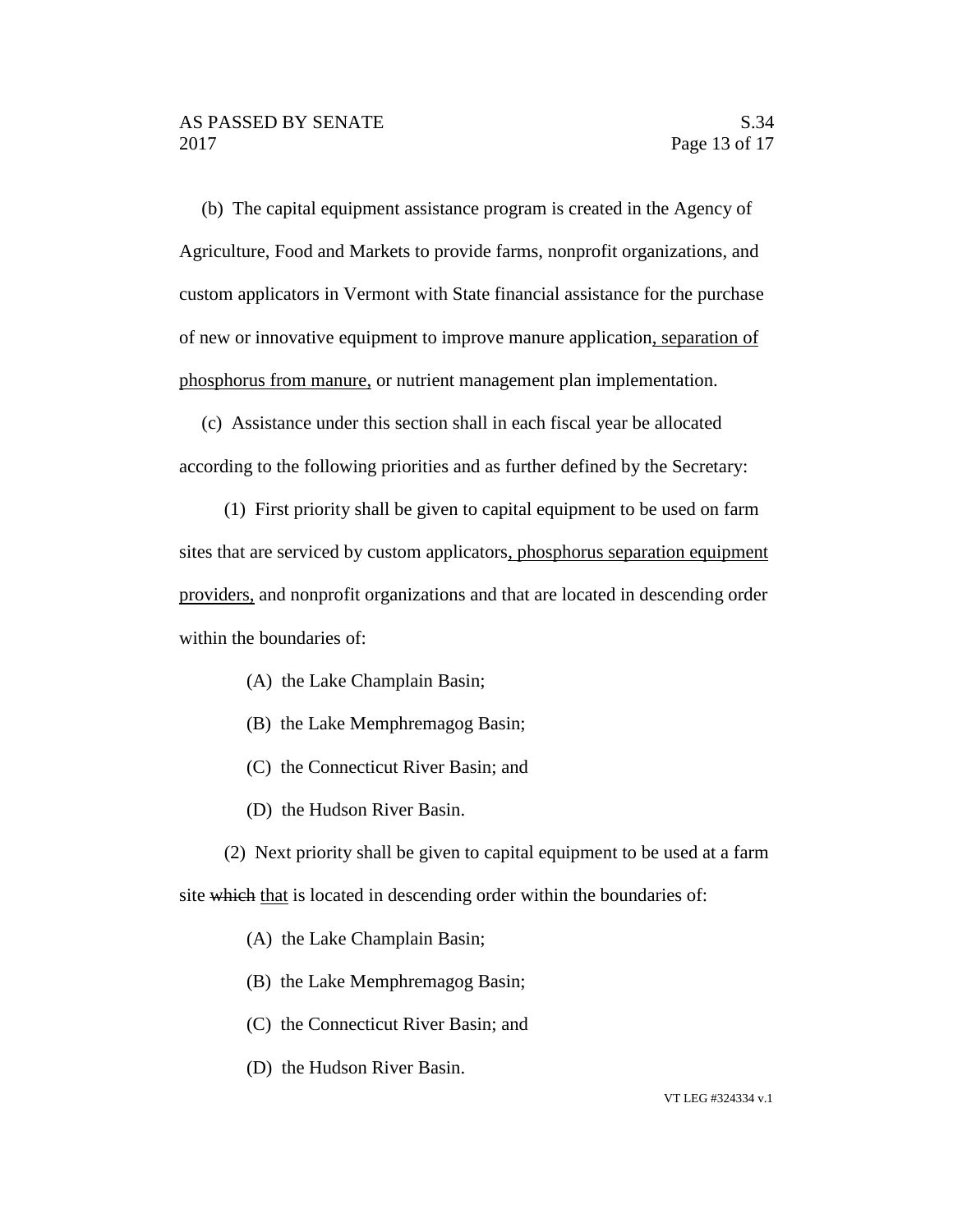(d) An applicant for a State grant under this section to purchase or implement phosphorus removal technology or equipment shall pay 10 percent of the total eligible project cost. The dollar amount of a State grant to purchase or implement phosphorus removal technology or equipment shall be equal to the total eligible project cost, less 10 percent of the total as paid by the applicant, and shall not exceed \$300,000.00.

\* \* \* Forestry Equipment \* \* \*

Sec. 8. 32 V.S.A. § 9741 is amended to read:

### § 9741. SALES NOT COVERED

Retail sales and use of the following shall be exempt from the tax on retail sales imposed under section 9771 of this title and the use tax imposed under section 9773 of this title.

\* \* \*

(51) The following machinery, including repair parts, used for timber cutting, removal, and processing of timber or other solid wood forest products intended to be sold ultimately at retail: skidders with grapple and cable, feller bunchers, cut to length processors, forwarders, delimbers, loader slashers, log loaders, whole tree chippers, stationary screening systems, and firewood processors, elevators, and screens. The Department of Taxes shall publish guidance relating to the application of this exemption.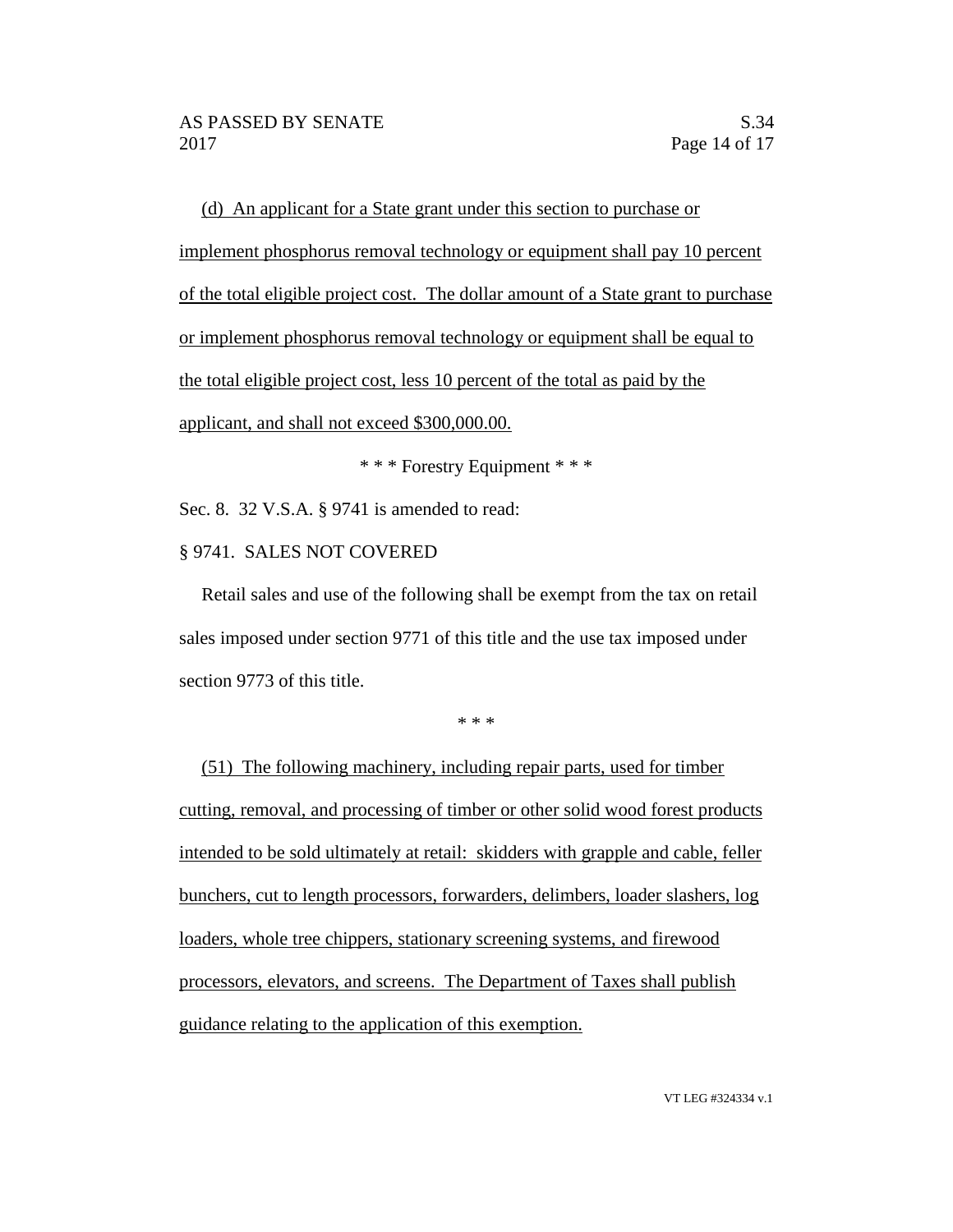Sec. 9. 32 V.S.A. § 9706(kk) is added to read:

(kk) The statutory purpose of the exemption for timber cutting, removal, and processing machinery in subdivision 9741(51) of this title is to promote Vermont's commercial timber and forest products economy.

\* \* \* Workers' Compensation \* \* \*

Sec. 9a. WORKERS' COMPENSATION; FORESTRY, LOGGING, AND AGRICULTURE; STUDY; REPORT

(a) The Commissioner of Financial Regulation, in consultation with the Commissioner of Labor, the Secretary of Agriculture, Food and Markets, the Commissioner of Forests, Parks, and Recreation, the National Council on Compensation Insurance, and other interested stakeholders, shall identify and study occupations in Vermont's forestry, logging, and agriculture sectors that experience a high risk of workplace and on-the-job injuries and whose workers' compensation insurance is characterized by high premiums and few policy holders in the insurance pool. In particular, the Commissioner shall:

(1) examine differences in the potential for loss, premium rates, and experience and participation in the workers' compensation marketplace between the identified occupations and the average for all industries and occupations in Vermont;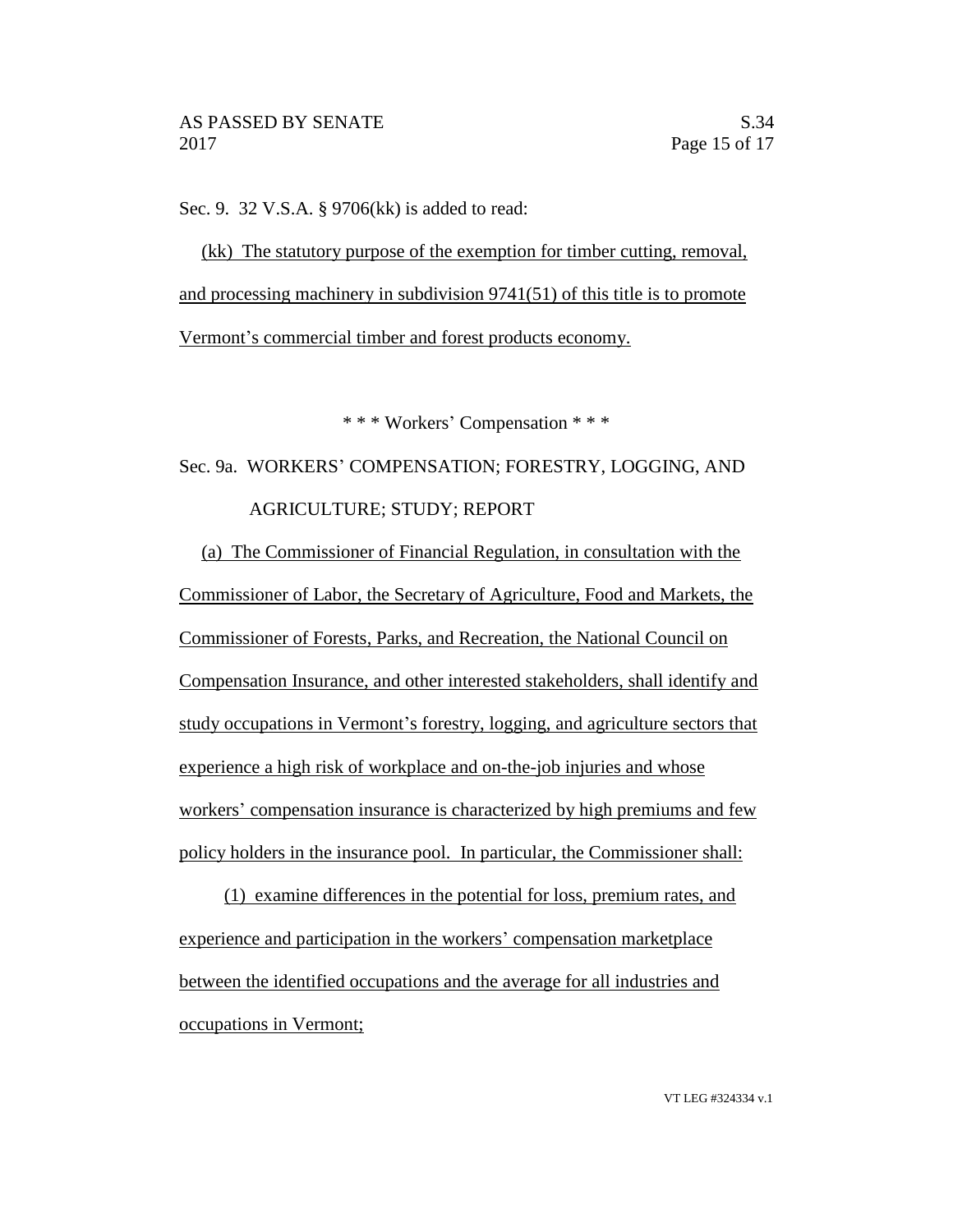(2) study potential methods for reducing workers' compensation premium rates and costs for the identified occupations, without diminishing the rights and benefits of injured workers, including risk pooling between multiple high-risk industries or occupations, creating self-insured trusts, creating voluntary safety certification programs, and programs or best practices employed by other states; and

(3) model the potential impact on workers' compensation premiums and costs from each of the methods identified pursuant to subdivision (2) of this subsection.

(b) On or before November 15, 2017, the Commissioner of Financial Regulation shall submit a written report to the House Committees on Agriculture and Forestry and on Commerce and Economic Development and the Senate Committees on Agriculture and on Finance regarding his or her findings and any recommendations for legislative action to reduce the workers' compensation premium rates and costs, without diminishing the rights and benefits of injured workers, for the occupations identified in the study.

\* \* \* Repeals \* \* \*

Sec. 10. REPEALS

The following are repealed on July 1, 2023:

(1) 10 V.S.A. chapter 15, subchapter 4 (Rural Economic Development Team);